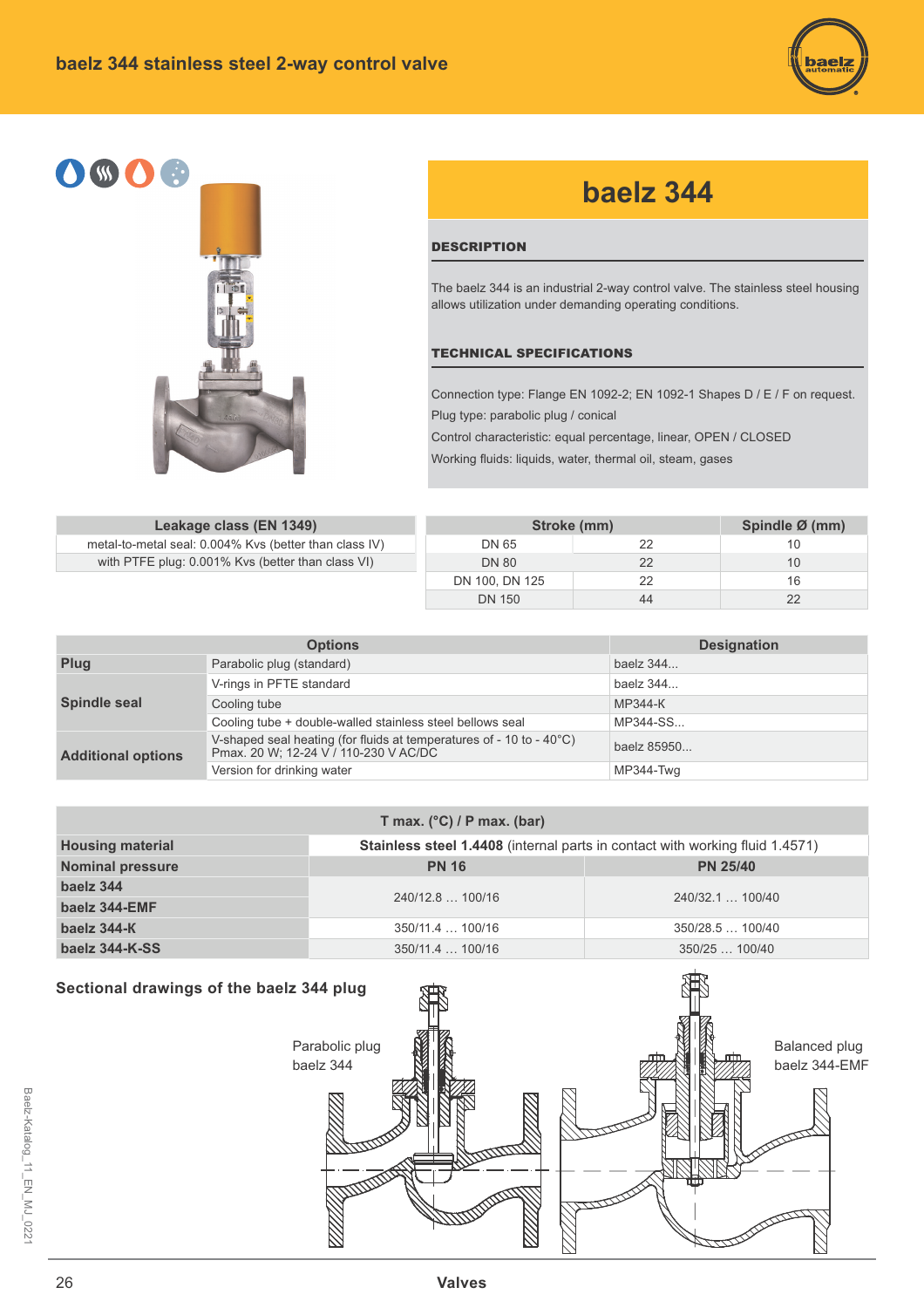

| Kvs value $(m^3/h)$   |                          |     |     |     |     |  |  |  |  |  |  |  |
|-----------------------|--------------------------|-----|-----|-----|-----|--|--|--|--|--|--|--|
| <b>DN</b>             | 65                       | 80  | 100 | 125 | 150 |  |  |  |  |  |  |  |
| <b>Standard</b>       | $\overline{\phantom{0}}$ | 100 | 130 | 200 | 360 |  |  |  |  |  |  |  |
| <b>Balanced (EMF)</b> | 63                       |     |     |     |     |  |  |  |  |  |  |  |
| Cage plug (LK)        | on request               |     |     |     |     |  |  |  |  |  |  |  |

| Approximate weights of the baelz 344 valves (kg) |                               |      |              |    |    |  |  |  |  |  |  |  |  |
|--------------------------------------------------|-------------------------------|------|--------------|----|----|--|--|--|--|--|--|--|--|
| DN                                               | 100<br>125<br>150<br>80<br>65 |      |              |    |    |  |  |  |  |  |  |  |  |
| <b>PN 16</b>                                     | 28.4                          | 28.7 | 39           | 57 | 90 |  |  |  |  |  |  |  |  |
| <b>PN 25/40</b>                                  | 28.4                          | 29.7 | $\mathbf{4}$ | 60 | 93 |  |  |  |  |  |  |  |  |

| Dimensions of the baelz 344 valves (mm) |     |                |     |  |  |  |  |  |  |  |  |  |
|-----------------------------------------|-----|----------------|-----|--|--|--|--|--|--|--|--|--|
| DN                                      | BL  | h <sub>1</sub> | h2  |  |  |  |  |  |  |  |  |  |
| 80                                      | 310 | 154            | 189 |  |  |  |  |  |  |  |  |  |
| 100                                     | 350 | 169            | 208 |  |  |  |  |  |  |  |  |  |
| 125                                     | 400 | 189            | 227 |  |  |  |  |  |  |  |  |  |
| 150                                     | 180 | 194            | 261 |  |  |  |  |  |  |  |  |  |

| Dimensions of the baelz 373 actuators (mm) |     |             |                               |     |     |  |  |  |  |  |  |  |  |
|--------------------------------------------|-----|-------------|-------------------------------|-----|-----|--|--|--|--|--|--|--|--|
| <b>Designation</b>                         |     | $\mathbf x$ | Ød                            |     | ØD  |  |  |  |  |  |  |  |  |
| <b>E07</b>                                 | 320 | 145         | 129                           |     |     |  |  |  |  |  |  |  |  |
| <b>E07-OSX</b>                             | 354 | 145         | 129                           |     |     |  |  |  |  |  |  |  |  |
| E45                                        | 560 | 150         | 175                           |     |     |  |  |  |  |  |  |  |  |
| E65                                        |     |             | see dimensional drawing below |     |     |  |  |  |  |  |  |  |  |
| <b>P11</b>                                 |     |             |                               | 244 | 160 |  |  |  |  |  |  |  |  |
| <b>P21</b>                                 |     |             |                               | 268 | 242 |  |  |  |  |  |  |  |  |
| <b>P21-V6</b>                              |     |             |                               | 304 | 242 |  |  |  |  |  |  |  |  |
| <b>P22</b>                                 |     |             |                               | 322 | 242 |  |  |  |  |  |  |  |  |

Electric actuators: baelz 373-E Pneumatic actuators: baelz 373-P



Dimensions of the baelz 373-E65 actuator



baelz 344 dimensions